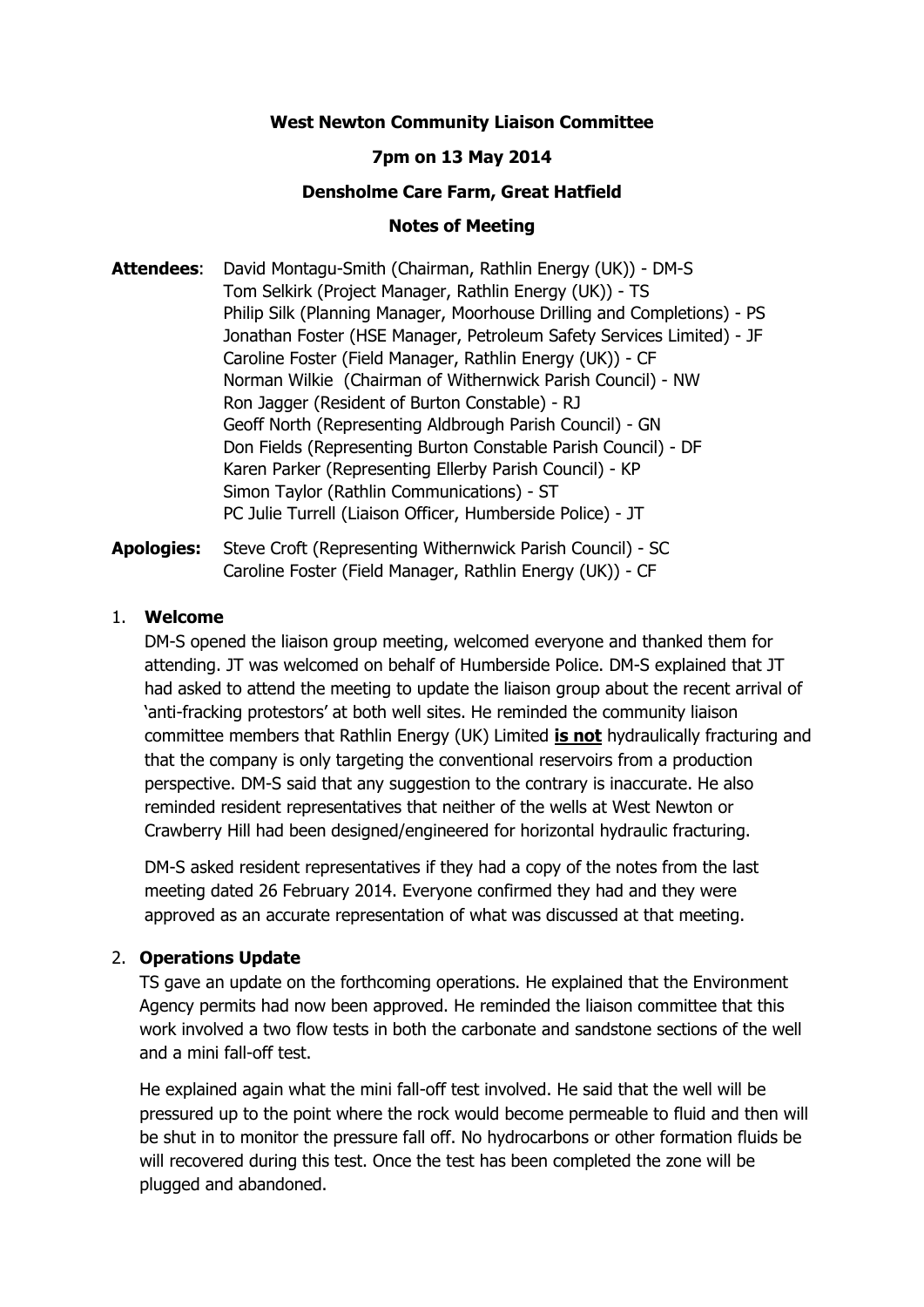TS said the Environment Agency determined that there would be the need for two water boreholes for monitoring at both of the sites.

He explained that the Environment Agency had asked Rathlin Energy (UK) Limited to create two dedicated water boreholes at each site. He said that these would be around 70m in depth. TS said the operation would involve a five metre high mast and that it would take around a day to drill and then a day to cast and concrete. He said that both wells would be secured to avoid tampering.

Resident representatives asked why 70m. TS explained that 70m is the thickness of the clay before reaching the chalk aquifer based on the work that we have done so far.

Additionally, he explained that new fencing would be put up for the protection purposes – especially as more people were now taking an interest in what is happening at the site.

JF said that the fence would be erected under the local authority's permitted development rules because planning permission would not be needed for the type of structure that Rathlin Energy (UK) had in mind (likely to be 2m fencing). He said that discussions had taken place with a local fencing contractor and that the barrier would be installed as soon as possible.

TS said that the necessary equipment would be mobilised to the site and that Rathlin Energy (UK) Limited was discussing the timings and logistical arrangements with East Riding of Yorkshire Council and Humberside Police. He said that in the meantime, it would just be business as usual with ongoing monitoring of the well head, emptying the site perimeter ditches and site safety and security. He said that security would be increased now that protestors are setting up camp nearby.

With regards to the actual testing programme, TS explained that the Environment Agency permits provide for Rathlin Energy (UK) Limited us to undertake its ongoing testing programme. Referring to the previous meeting [26 February 2014], where a detailed breakdown of the intended operations was given, TS went through testing operations again explaining how each test would be carried out and what residents could expect.

TS said that a smaller amount of equipment will be brought to the site than was mobilised during the main drilling operation.

TS reminded resident representatives that a work-over rig, similar to the one that had been initially used to drill down to a depth of around 200m during the drilling operations, would be used.

He said that the work-over rig would be truck mounted, the mast would be approx. 22 metres high and that it would have a mud pump and a blow-out prevention system. He then explained that a wire-line and logging unit would also be used to lower the necessary well logging tools into the wellbore to record a variety of cased hole logs.

TS said that the wire-line and logging unit would have a winch system used to lower the necessary tools into and out of the well. He then explained how, with pin point accuracy, they would be lowered into the well and how the tests would be undertaken by setting off small charges that perforate the casing to communicate with the rock formation behind.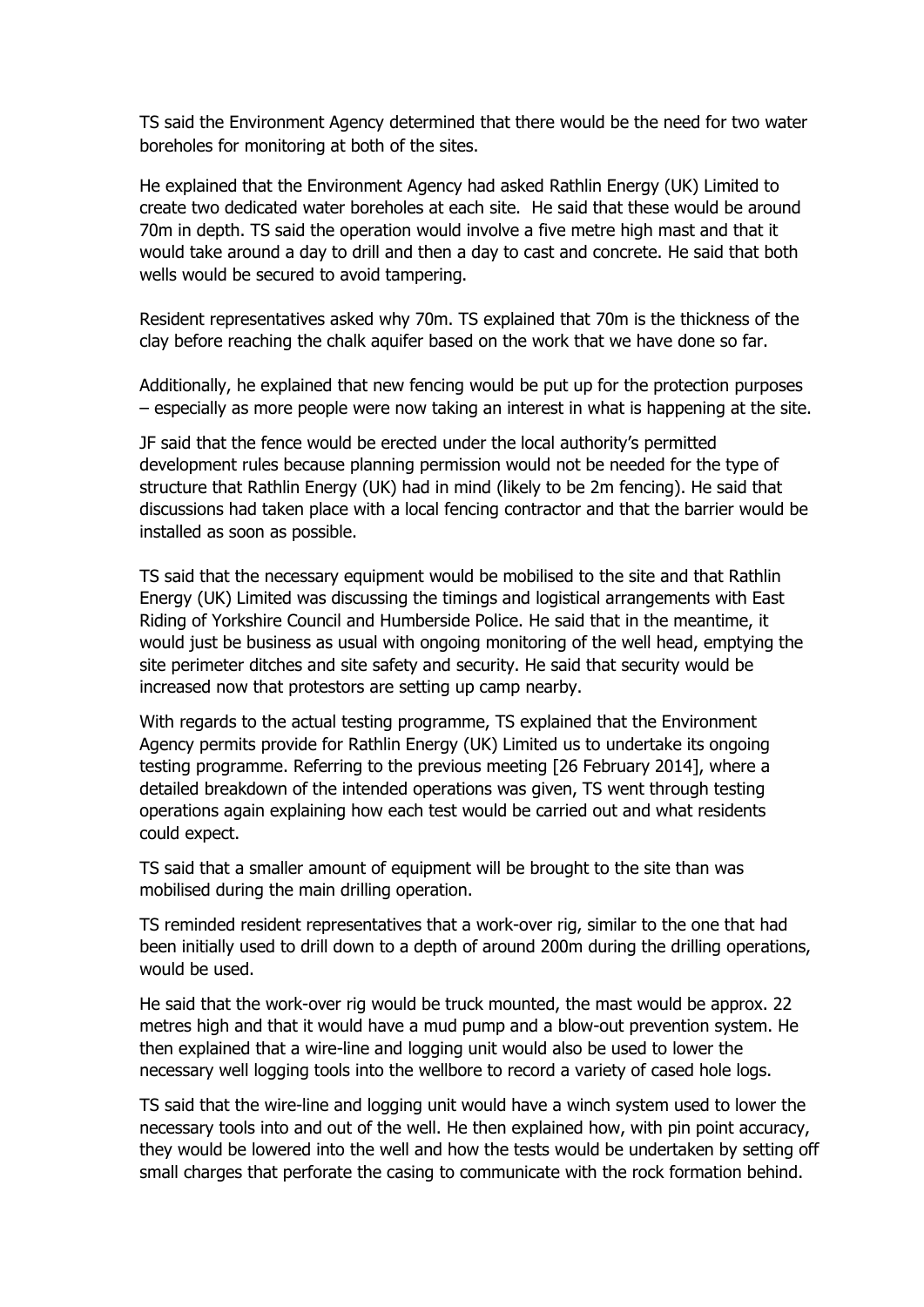He said that the mini fall-off tests will be conducted first and after the data is gathered the zone would be plugged and abandoned. The testing would then move upwards to undertake the flow tests in each formation separately.

He said that it would take up to six weeks and that the service rig and wire-line logging unit may move between the two sites during the testing phase.

TS then went on to talk about the surface testing equipment. He reminded resident representatives that this would include:

- A choke manifold
- A sand knock out system
- A three phase separator system
- Storage tanks
- A flare

He then talked resident representatives through how:

- Fluid flows from the well
- Pressure is monitored and regulated
- The fluid is separated into three phases oil, water and gas
- The oil and water flows through the system into storage tanks
- The gas flows to the flare stack where it is incinerated

He reassured resident representatives that the team would closely and continually monitor:

- The pressure at the testing point and at the surface
- The flow rate
- The liquids rate
- The flow times
- The temperature
- All samples

He reminded resident representatives that this would enable Rathlin Energy (UK) Limited to build up a picture of whether the flow rate was commercially viable. He also said that this would help the team to better understand the reservoir properties, i.e. the extent if the reservoir, its permeability and if there is any water contact.

TS reiterated that flaring would probably last for between seven and ten days per flow test. He also said that once again, air monitoring would be continuous throughout and that the Environment Agency would continue to monitor activities at the site.

TS said, that all being well, the operations would last for between six and eight weeks in total. There would then be a demobilisation and further assessment of findings period.

Resident representatives asked when the work will be starting. TS said that he could not be precise on this at the moment as the team were still in the process of sourcing the required equipment and sorting out the logistical arrangements. He said that in all likelihood there would be two phases. The equipment for the water wells and fencing first and then the testing equipment, etc. later.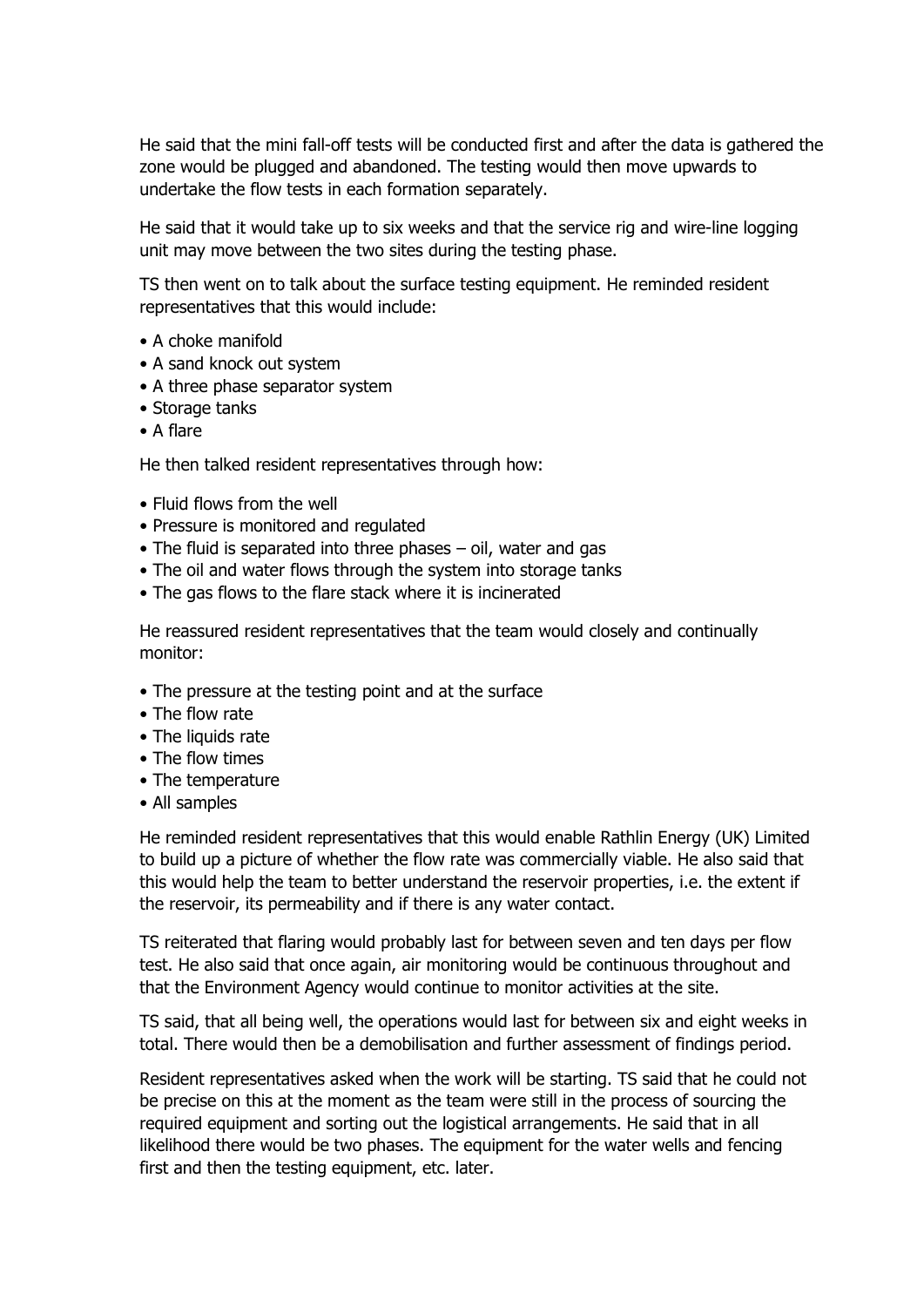TS said that Rathlin Energy (UK) Limited has every intention of abiding by the rules within its stated traffic management plan in terms of the logistical arrangements of getting equipment to and from the site. However, the arrival of protestors added a slightly different dimension and that things might need to be changed at short notice if advised to do so by Humberside Police and in consultation with the highways team at East Riding of Yorkshire Council.

From a security perspective, TS said that there were currently roving patrols in place, but that when the site is fully established full time security will be installed.

TS said that the team were aware and conscious of the need to keep disruption to an absolute minimum and that everything possible from Rathlin Energy (UK) Limited's perspective would be done to keep traffic, noise and light impact to a minimum.

No other matters were raised or discussed re: the operations.

# 3**. Any Other Business**

JT, a police officer with some 27 years' experience who in recent years has worked primarily as a 'community beat officer', said that she had been nominated to represent Humberside Police as one of the site liaison officers for Rathlin Energy (UK) Limited's operations.

She explained that another dedicated protest liaison officer had also been nominated and that person's role will be to liaise with the protest groups. Julie's role is to speak with villagers and the company and that Humberside Police's main priority is peaceful protest facilitation. She then handed out business cards and invited villagers to contact her if there was anything that concerned them with regards to the protests that were now beginning to gather momentum.

JT said that there would probably be a slight increase in community policing patrols, but reassured residents that Humberside Police's objective is to ensure as little disruption to peoples' lives as possible.

She explained that there would always be a proportional response to any reported issues. She said that anyone with any concerns should contact 101 in the usual way and 999 in the event of an emergency. She said that her and her colleagues' role is the facilitation of a peaceful outcome for everyone.

JT explained that she had a duty of care re: highway safety and that she intended to speak with East Riding of Yorkshire Council highways and further consultation with Rathlin Energy (UK) Limited about this.

Resident representatives expressed concerns that most of the protestors they had seen seemed to be coming from outside the area and that some people had been worried by the protestors' approaches. JT reminded resident representatives that the protestors claimed to be here to peacefully protest, but where there were any concerns or issues/incidents that residents should contact 101 and/or 999 immediately. She then handed out her business cards so that resident representatives, in their capacity of community delegates, could contact her directly if need be.